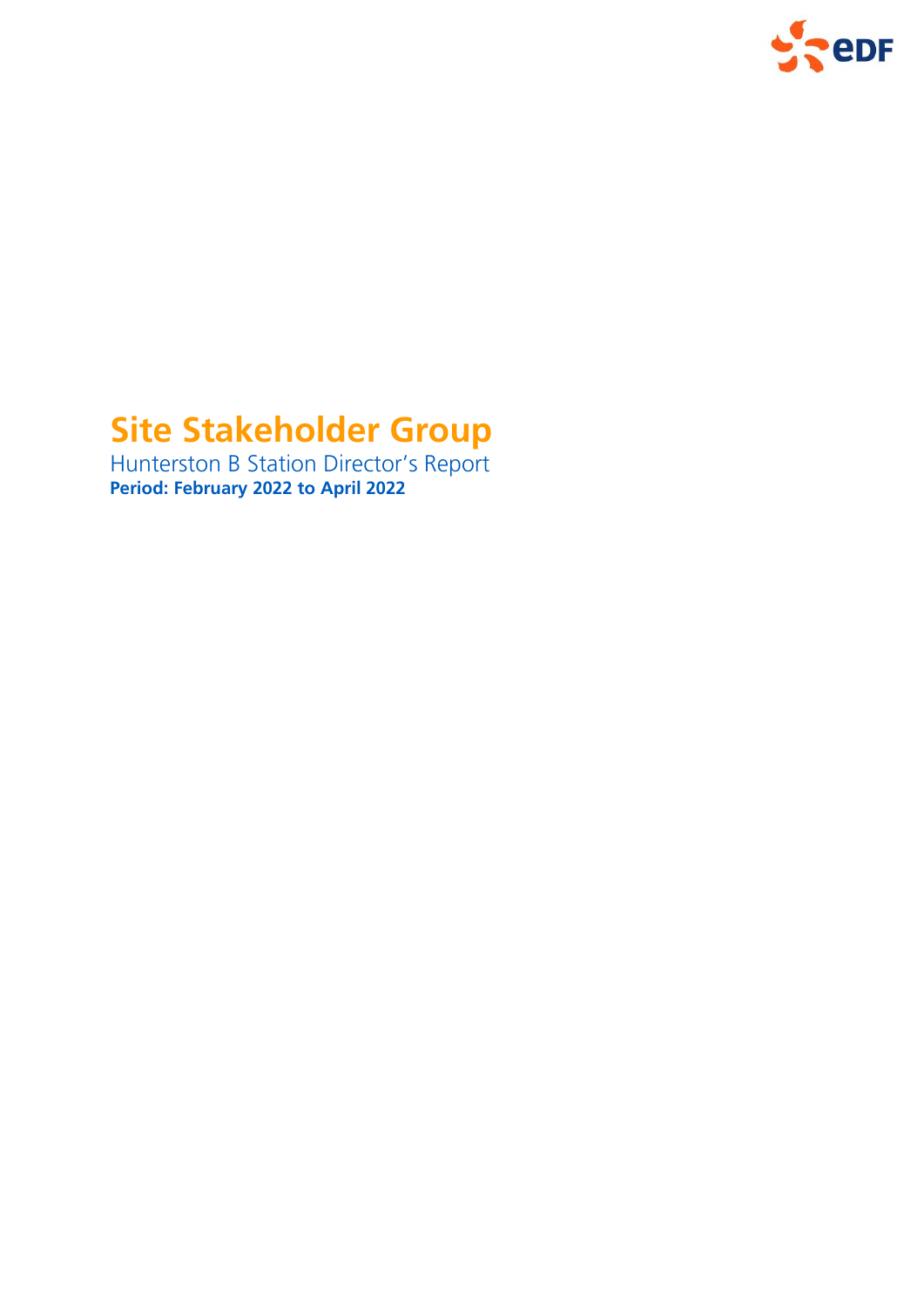

## **1. Defueling and decommissioning**

Hunterston B has reached another significant milestone as operators started the job of removing spent nuclear fuel from the reactors.

Since the station stopped generating zero-carbon electricity in January the workforce has been carrying out a statutory outage to ensure the site is ready for the next stage in the nuclear lifecycle, defueling. As part of the Reactor 3 outage two plant modifications were completed; the permanent isolation of the control rods and the isolation and drain down of the pressure vessel cooling water system.

The Fuel Handling and Reactor Defueling safety cases have been approved by ONR and a Licence Instrument allowing work to progress was delivered to the station in March. The station successfully completed the first channel of Reactor 3 defueling on  $16<sup>th</sup>$  May. The focus is now on progressing the defueling campaign on Reactor 3 in a safe, reliable and efficient manner.

In parallel with defueling on Reactor 3, the pre-defueling outage on Reactor 4 is progressing in line with station plans.

A programme of improvement works has also been completed on plan in the Flask Corridor to support increased traffic during the defueling period. This is an area within the station through which the flasks are processed as they make their way off site. The delivery of these improvements will directly support the removal of fuel from site in a safe, reliable and efficient manner.

Plans are also being developed for a public consultation on the decommissioning of the site. In order for Hunterston B power station to be decommissioned the ONR has to grant consent under the Nuclear Reactors (Environmental Impact Assessment for Decommissioning) Regulations 1999 (EIADR).

As the site licensee, EDF will submit an application which will include an Environmental Impact Assessment of the programme of works that will be delivered following the defueling of the power station.

EDF is planning to submit an EIADR Scoping Report to the ONR in July 2022 to confirm the scope of this assessment, followed by the EIADR application in Q3 2023.

EDF plans to hold two rounds of pre-application consultation which will give interested parties the chance to have their say. The first round of consultation will focus on the overall decommissioning strategy, and is due to take place between August and Sept. We will engage with the SSG and the wider community more closely as arrangements are finalised.

## **2. Safety and Environment**

#### **Pandemic Response arrangements in response to COVID-19**

EDF's sites have a six-stage tiered approach which is based on the Covid-19 infection rate on site and in the surrounding local area, with 0 being the lowest risk and 5 the highest. Each of the risk levels has a suite of actions in place to help protect the site.

The risk status of our site is monitored daily by the Outbreak Management Team (OMT), which includes our company doctors.

On Tuesday 19 April, following consultation with the Fleet Incident Management Team, Hunterston B moved from Risk Rating 1 to Risk Rating 0.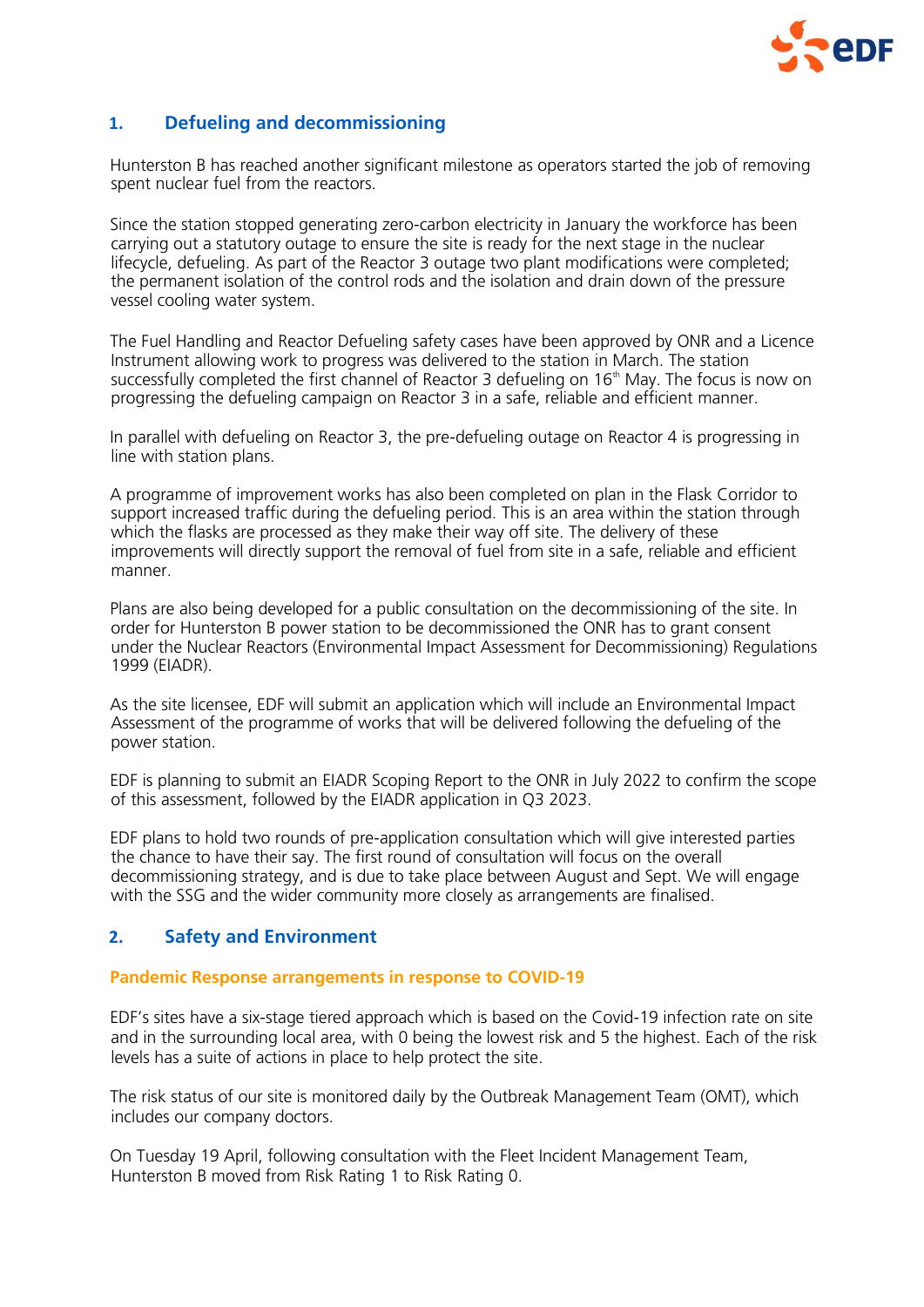

The station is continuously reviewing these arrangements in the event escalation to Risk Rating 3 is required.

#### **Station Industrial Safety Performance**

Safety performance during the reporting period has been good and our Total Recordable Incident Rate (TRIR) sits at 0.

In early February we welcomed the ONR to site and discussed topics including asbestos and the end of generation. The ONR inspectors were complimentary of how well we have managed these topics and gave us a green rating.

We also hosted a fleet Governance Oversight Support Performance (GOSP) visit which involves an audit of our main contract partners. In February, it was the turn of Altrad to be audited over two days, there was good engagement from the Altrad management team and some minor improvements have been agreed for tracking.

In Q1 our Industrial Safety team have been busy completing a compliance evaluation on Confined Spaces, this was carried out during the R3 Pre-defueling Outage. No gaps were found.

Our building and fabric groups continue to meet on a fortnightly basis to ensure that improvements to buildings are being carried out in a timely manner.

Team monthly safety meetings are remaining popular and effective among the various teams & contract partners on the station, this gives the teams an opportunity to discuss a wide range of safety topics such as asbestos, working at height and fire safety which relates to the work currently being carried out on site.

Our safety team continue to have a regular presence on site carrying out active monitoring to ensure all policies and procedures are being followed as part of the Pre-defueling Outage for R3 & R4. There is also an opportunity for the management team to join in these walks to engage with contract partners and EDF staff while carrying out jobs at the work site.

#### **Radiological Protection**

The radiation dose of each worker is assessed individually by an electronic personal dose meter. A computer database keeps records for each worker. Exposure is continuously, monitored and ultimately compared with the levels specified in the Ionising Radiations Regulations (2017) which are the UK Health and Safety legislation that applies to work with radiation.

During the reporting period the Collective Radiation Exposure (CRE) was below plan (see table below). Collective doses are pre-planned for each year based on scheduled maintenance, outages and routine operations. A breakdown of dose received is shown below (along with a comparison of relevant dose statistics).

All work is fully reviewed and justified in order to ensure all doses received were ALARP (As Low As Reasonably Practicable). This involves justifying and optimising the dose, as well as remaining within those dose limits.

Differences between the actual and planned dose can be down to a range of factors including changes to the work programme, development of new techniques for carrying out work that will result in a lower dose and the deployment of new equipment. In this case, the reduced work programme resulted in the actual dose being lower than the predicted.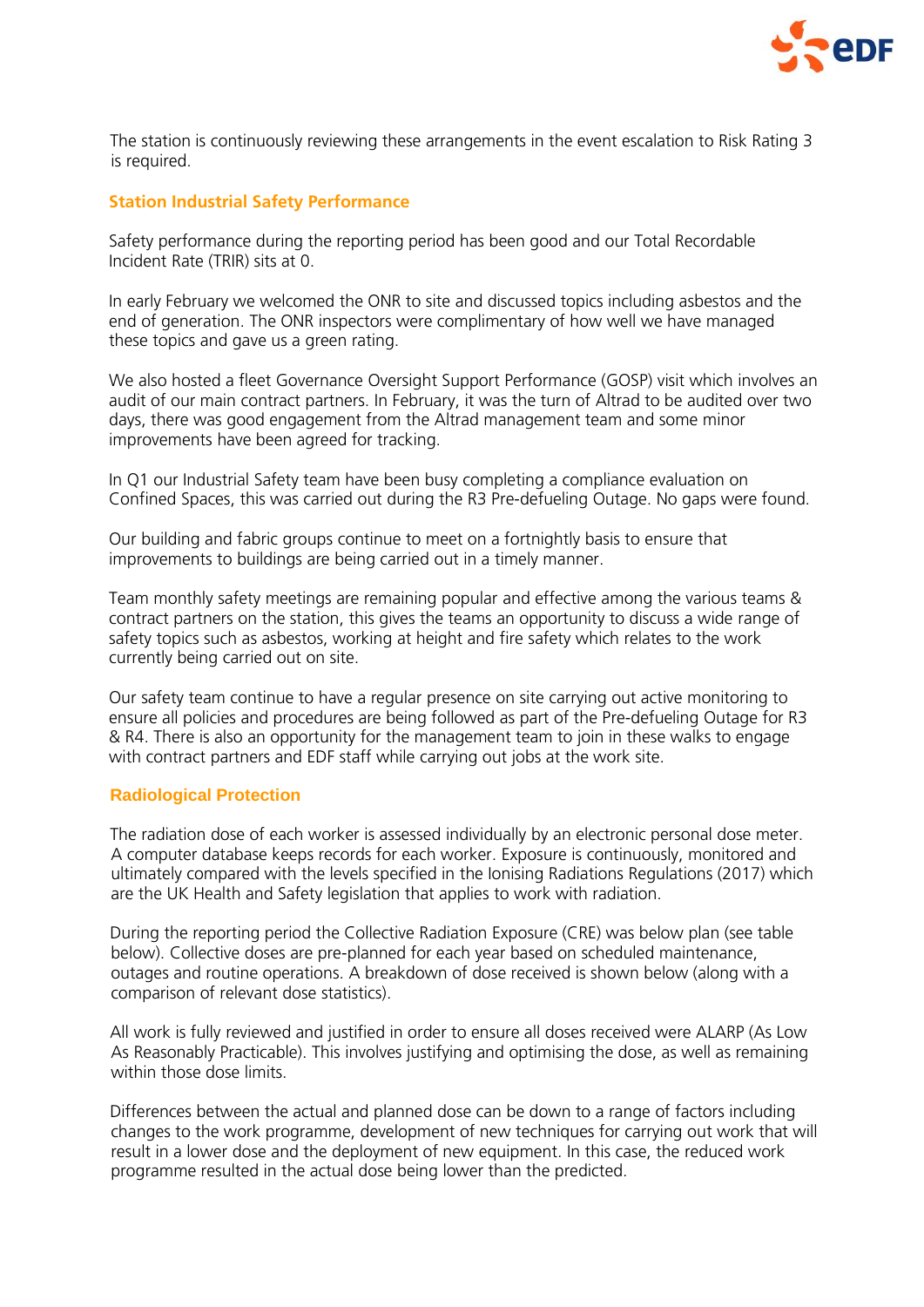

There were no reportable radiological protection events during this reporting period.

| Radiation Dose to workers (February 2022 - April 2022) |                 |                         |  |  |  |  |
|--------------------------------------------------------|-----------------|-------------------------|--|--|--|--|
| Planned collective dose                                | 9.5man.mSv      |                         |  |  |  |  |
| Actual collective dose                                 | 7.3man.mSv      |                         |  |  |  |  |
|                                                        | <b>Employee</b> | <b>Contract Partner</b> |  |  |  |  |
| <b>Total Dose</b>                                      | 4.80man.mSv     | 2.50man.mSv             |  |  |  |  |
| Average individual dose                                | $0.01$ mSv      | $0.01$ mSv              |  |  |  |  |
| Highest individual dose                                | $0.44$ mSv      | $0.72$ mSv              |  |  |  |  |
| Individuals                                            | 351             | 324                     |  |  |  |  |

| Chest X-ray | Transatlantic<br>Flight | CT scan   | Average UK<br>annual dose<br>to public | <b>EDF</b> Energy<br>Dose Restriction<br>Level | UK legal dose<br>limit for<br>radiation<br>workers |
|-------------|-------------------------|-----------|----------------------------------------|------------------------------------------------|----------------------------------------------------|
| $0.014$ mSv | $0.08$ m $Sv$           | $2.0m$ Sv | $2.6m$ Sv                              | 10 <sub>mSv</sub>                              | 20mSv                                              |

#### Explanatory notes:

- mSv: milliSieverts (SI unit of dose received by an individual)
- man.mSv: The collective dose for a group of workers (i.e. the total of the doses received by each member of a group).

## **Environmental Safety**

There have been no significant environmental events in the period February 2021 to April 2022.

As discussed at the last SSG meeting, low-level radiologically contaminated oil migrated from one of the circulator hall oil storage tank pipes to the outfall lagoon via the surface drains. The interceptor plant at the outfall lagoon has successfully captured the oil that was lost from the system. All waste collected has been disposed of via the authorised routes. Monitoring of the lagoon has been carried out and no oil has migrated to the sea or shoreline.

We are working to put in place a repair plan for a slow, low-level leak of oil from a transformer cable. The oil, which is used for insulation in the cable, is light, clear and fully biodegradable. The cable must be taken out of service to allow the identification of the leak site and a repair; a plan is expected to be in place to support this by the end of May. SEPA have been kept fully informed and have been very supportive.

Radioactive gaseous and aqueous discharges arising from normal plant operations remain at levels well below those authorised by SEPA.

The programme of off-site environmental monitoring and radiation surveys in the district has continued throughout the period and demonstrates that the radiological discharges from the station have a negligible impact on the local environment. Reports are provided monthly and quarterly to SEPA, detailing the samples and results of analysis performed.

Work to process and package solid low level wastes has continued in the period as part of normal operations and consignments have been made to our regular partners.

#### **Emergency Arrangements**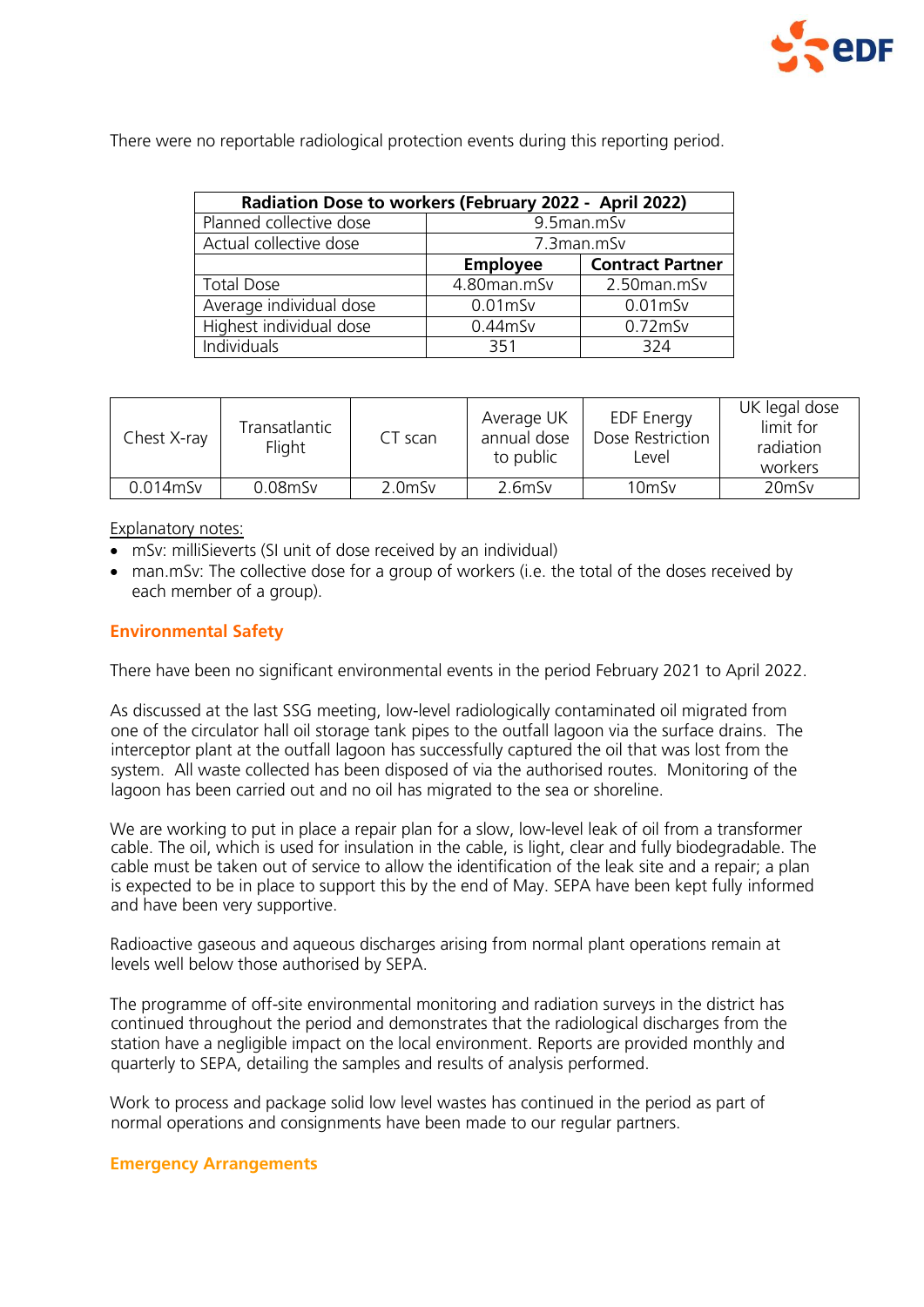

There have been no issues with the emergency arrangements during this reporting period. Hunterston B continues to work closely with fleet as we move from generation to defueling arrangements. As a group, we have been working on scenarios and fault events that will exercise our Emergency Arrangements.

In February 2022, we completed the 2021 rescheduled shift exercise (which was unable to be completed at the time due to a change in site Covid risk rating) as a desktop exercise which consisted of a number of drills.

During Q2 2022 we will be demonstrating our arrangements with oversight from the ONR on areas of site security and fault scenarios, these are scheduled  $25<sup>th</sup>$  May and  $15<sup>th</sup>$  of June respectively. In preparation for this, we have started the next shift exercise season and completed two exercises during April and May.

End of generation at Hunterston B marks a fundamental change in its status requiring hazard evaluations be conducted as part of EDF's duty under REPPIR legislation. These have been reviewed and are due to be issued to the ONR. Following this, in line with REPPIR, a Consequence Report will be sent to North Ayrshire Council, setting out recommendations for the revised off-site requirements for emergency planning. We are engaged with the local authority to support their decision making on any changes.

## **3. People**

In April the station hosted a successful "Lead and Learn Open Day" attended by HR and Defueling Preparation Managers from every station along with representation from the Nuclear Decommissioning Defueling Team.

The purpose of the Open Day was to provide a forum for the Defueling Preparation and HR Managers across the fleet to engage with the Hunterston B team, identify key Operational Experience (OPEX) and to gain insights that would help the rest of the stations in their journey to defueling. Whilst Lead and Learn OPEX has been shared in documents and briefs, the Open Day presented a fantastic opportunity to gain a common understanding and alignment across the fleet on defueling preparations, as well as uncovering the valuable learning insights that can only come from face-to-face engagement and discussion.

There was also a session led by Linda McLucas (Head of HR, Decommissioning) and Kathleen Wylie (HR Manager for Hunterston B) and focussed on the People Programme and identified key insights for other stations.

The day was a great success with each Station Team acknowledging the benefits they received from the face-to-face engagement and the insights given by the Hunterston B team.

There have been some Management Team changes to support Hunterston B's new dual mission of 'Defueling' and 'Transfer and Deconstruction Preparations'.

Andy Dalling will move from Engineering & PI Manager to the role of Transfer & Deconstruction Preparations Manager and Project Portfolio Manager (PPM), Graeme Campbell, has been appointed into the Projects Control Manager position.

Andy's current role (Engineering & PI Manager) has been advertised and once concluded handover plans will be completed between Andy and the successful candidate. The PPM position will not be backfilled and this decision is covered within a live Management of Change (MOC) paper. The current Investment Delivery organisation will sit within Andy's new structure.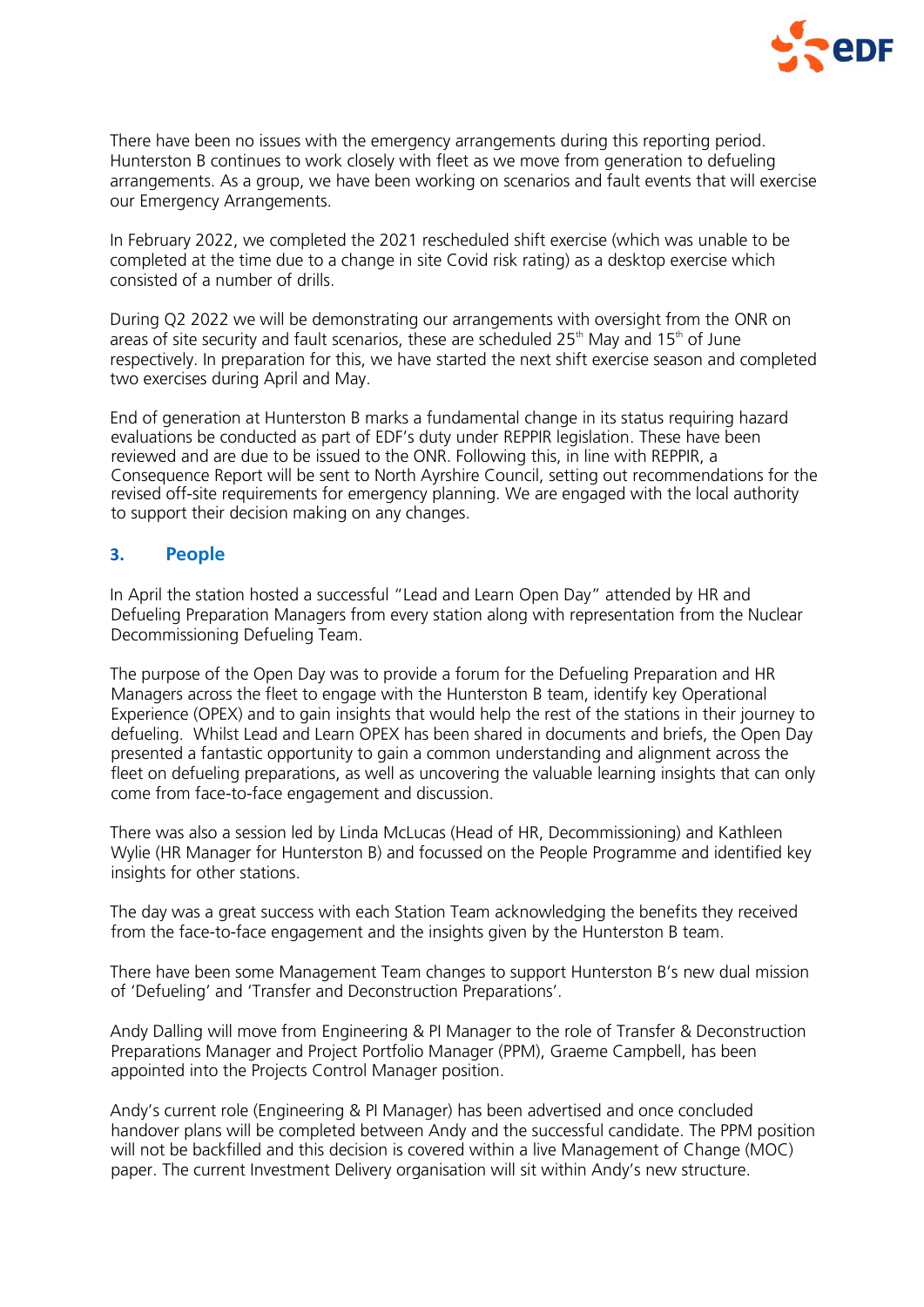

# **4. Company Update**

## **Exploratory work under way for potential new Scottish Borders wind farm**

Work is under way to explore the potential to create a new wind farm on moorland in the Lammermuir Hills in Berwickshire. Surveys and assessments, to be undertaken during 2022, will examine the potential to develop a wind farm capable of generating up to 100 megawatts (MW) of green energy, creating significant investment in community projects across the local area.



A scoping process, to determine the content of an environmental impact assessment (EIA) in support of any future planning application, has been launched by EDF Renewables UK, for the potential scheme sited on land owned by Roxburghe Estates.

The proposed site of Dunside wind farm is on moorland approximately 1 km east of the existing Fallago Rig wind farm, enabling use of the existing access infrastructure and

grid connection. Up to 20 turbines, each with a tip height of up to 260 metres, will be considered for scoping the EIA but the final design will take account of feedback from local people and others and the environmental information gathered for the EIA.

Should the wind farm proceed, it would make an important contribution to helping Scotland achieve its 2045 net zero target and, at the same time, support the Scottish economy by increasing Scotland's supply of green energy. The wind farm could generate enough low carbon electricity to power around 60,000 homes\*. Based on the Scottish Government guidelines, EDF Renewables UK would generate an annual fund of £5,000 per MW for investment in community projects for the Scottish Borders.

EDF Renewables UK will soon embark on an extensive consultation exercise with local communities. Subject to meeting relevant COVID 19 restrictions that may prevail, the Dunside Wind Farm project team hopes to stage a number of face-to-face events at local venues later this month in order to outline the plans and listen to the views of local people.

Sarah Dooley, Principal Project Development Manager at EDF Renewables UK, said: "Dunside wind farm has the potential to make a lasting and valuable contribution to the Scottish Borders, generating clean, green energy; empowering local communities; and supporting Scotland's net zero carbon targets. We look forward to sharing our plans with local communities at our consultation events later this month."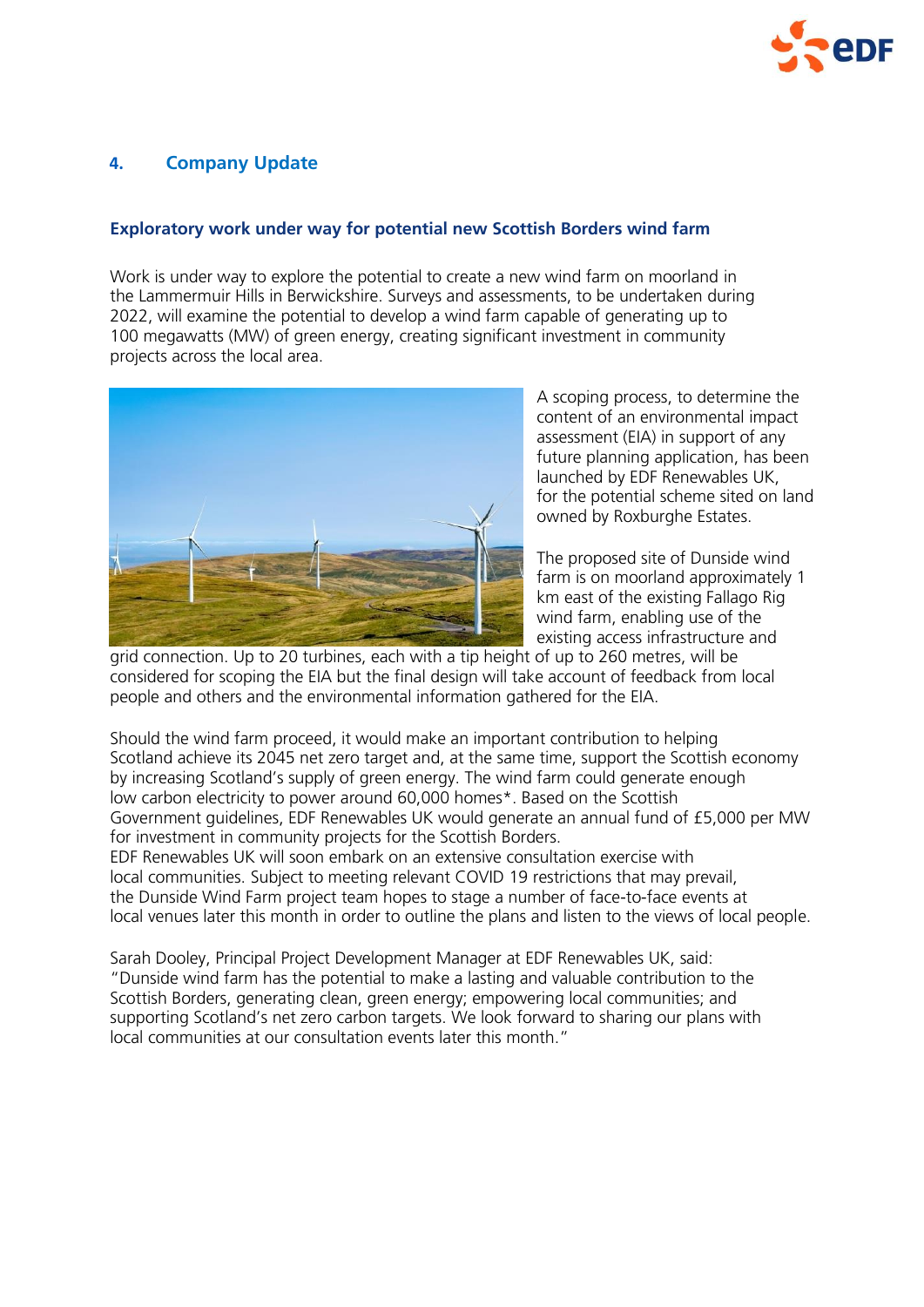

## **Hinkley Point C's community funding tops £13 million**

The project to build a new nuclear power station in Somerset has now awarded more than £13 million to community initiatives in the South-West.

The cash has come from Hinkley Point C's Community Funds, which have provided vital support to local charities, voluntary organisations, local authorities, and other groups across the region.



£20 million will be awarded to groups during the project's construction phase, with four different types of grants currently open to applicants. Andrew Cockcroft, Senior Community Relations Manager at Hinkley Point C said: "Our community funding is changing lives for the better now and for many years to come. I'm proud we've reached this milestone and I look forward to continuing our work in ensuring local people benefit from Hinkley

Point C."

Cheddar Parish Council this weekend (8th May) unveiled its new Community Pavilion – which has been renovated and extended, after being awarded £320,000 from the funding made available for community projects. The building, which previously featured changing rooms and a kitchenette, now includes a bar area, kitchen, and spacious meeting hall. It will be used by local sports clubs and will be available to hire.

#### **EDF doubles financial support for customers to £10 million as affordability crisis bites**

- Customer calls about debt increased by 41% year-on-year over winter
- EDF to increase its customer support fund to help customers in debt and with more energy efficient white goods
- EDF will spend an extra £20milion on energy efficiency measures for fuel poor households this year

Ahead of the April price cap increase, the number of customers calling EDF about debt increased by 41% over winter compared with the year before.

All suppliers have a duty to support the welfare of customers and last year EDF provided £5.2million in financial support to its customers made up of obligated support through the Warm Home Discount and voluntary help provided mainly through its customer support fund. However, the significant increases in global energy costs over the past year and ongoing volatility in the market is having an extreme impact on households, who are facing a broad cost of living crisis.